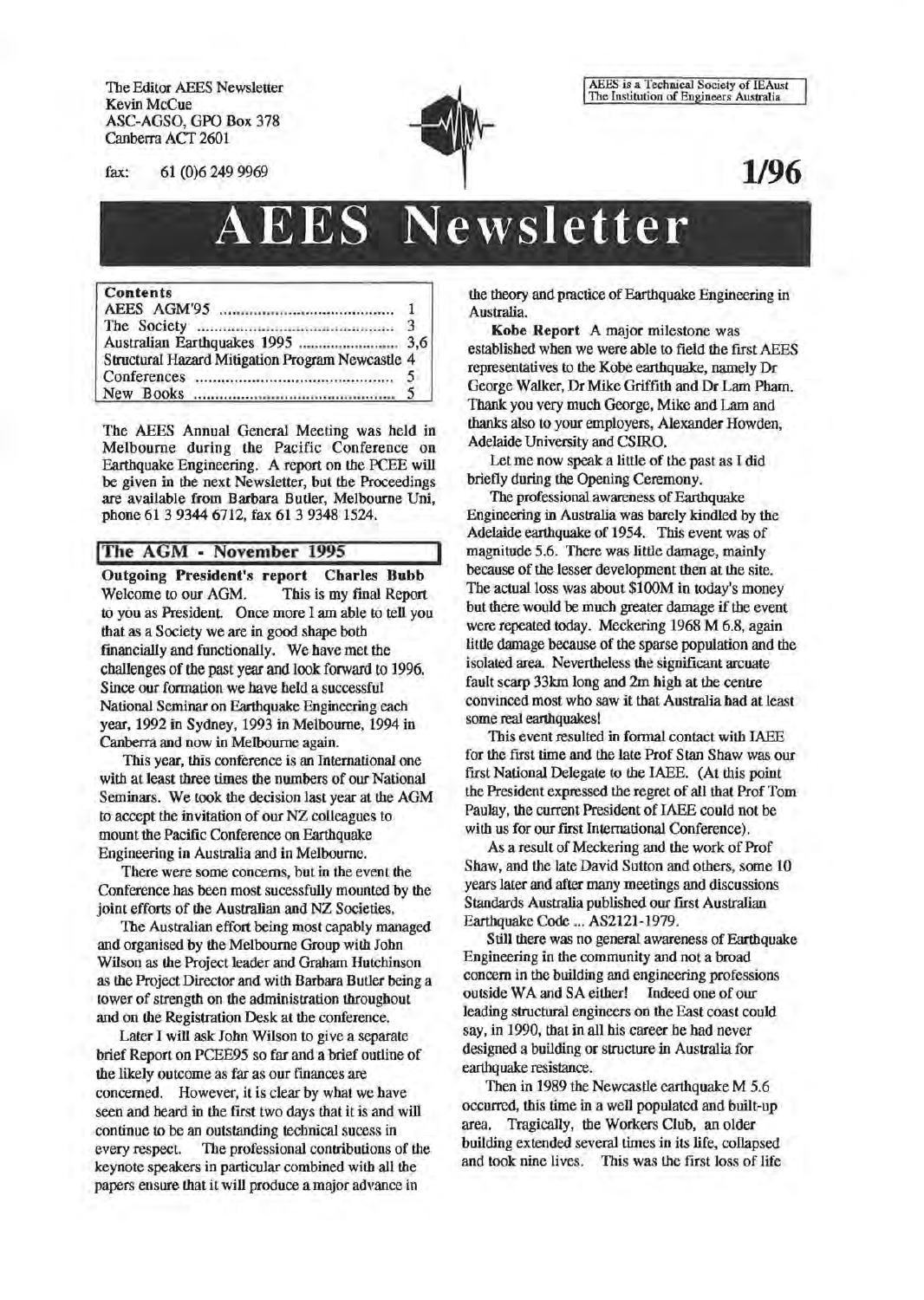from a building collapse during an earthquake in Australia.

Now, awareness of the risk reached a new level in the community and the building professions. Briefly, the engineers were the heroes of Newcastle. In that climate it was possible to form a National Earthquake Engineering Society, to modify the Australian Earthquake Code to apply everywhere and to have it incorporated in the Building Code of Australia, which made its application mandatory 1 throughout Australia. In my view, that would not have been possible before the Newcastle earthquake.

/J. \_.,..,.

> The process of creating the Australian Earthquake Engineering Society with a significant number of members was greatly facilitated by forming the Society as a Technical Society of the Institution of Engineers Australia (IEAust). They gave us support, access to their membership lists, even money to get started. Without that start, I doubt that we would be meeting here in Melbourne, either as the National Society or as the Pacific Conference co-hosts.

As you know, I will be standing down tonight as your President and a new President and Executive will take over but, while I still hold the office, I would like to raise two matters for your consideration and for the new office bearers.

First, as I have just made clear, I believe this Society owes its initial formation and success to this point, in substantial measure, to its status as a Technical Society of IEAust. At the time of our formation there were very few requirements or restrictions laid down by IEAust. Also, we were among the first such Technical Societies to join but now there are many more.

This swift increase has led the IEAust to completely review the whole concept of the role of the Technical Societies and to propose significant changes. It is now in the process of substantially altering the requirements for all such Technical Societies, including the financial subventions, and is considering imposing new duties, responsibilities and obligations upon them.

We have been too small a group to play much part in these deliberations. It seemed simpler to await the outcome and see if it still offered a suitable berth for us in AEES. This is a matter for some study and consideration as to whether we can still retain our necessary independence as we have it at the moment. If not, then we must consider standing apart as we now could easily do if we had sufficent reason to do so.

There are other changes taking place in IEAust. For example, there is a new College of Structural Engineers to join the other Colleges of BioMedical, Electrical, Mechanical, Civil etc. Indeed Prof Rob Melchers, the new Chairman of the Structural College is here at this Conference- Congratulations Rob!

We will have to work out our relationship with the new College, but just to set the stage, let me again repeat the statement made at one of the

Newcastle Earthquake Conferences (are you here Col Gurley?)

" It is not that Earthquake Engineering is a subset of Structural Engineering, it is rather that Structural Engineering is a subset of Earthquake Engineering! "

That is our theme and our strength as an Earthquake Engineering Society. That is , our members are from ALL the Earthquake Engineering professions..... Seismology, Geology, Geotechnical, Geophysics, Disaster Mitigation and Relief, Risk Analysis and Risk Engineering and Insurance, yes and even Structural Engineering and Architecture. We must retain that strength and build upon it. We will need to do that with a re-doubled effort as the memories of Newcastle fade over the years.

Incidentally, we must remain aware also that we can only be a National Earthquake Engineering Society holding membership of IAEE and sending a National Delegate to IAEE if membership of our society is open to all who are interested in Earthquake Engineering. So, in short, to stay true to our aims to foster and further Earthquake Engineering in this country and this region we must stay multidisciplinary and open to all and not just to engineers in any narrow sense.

The second matter I want to raise is the question of communication amongst ourselves as the Australian Earthquake Engineering community and of course, communicating with all our international colleagues especially those who have joined with us at this Conference. Remembering again what I said at the opening ceremony about making, renewing and maintaining contacts

In the previous Newsletter I have raised the opportunity offered to those of us who are also IEAust members. We have access, for a fee, to the IEAust bulletin board called Engineering Online (EOL) and through it limited access to the Internet. Probably, all of us have some means of access to the Internet. Also, EOL may itself eventually become a site on the Internet or the World Wide Web. In any event, I think it is most important to seize this opportunity now and get as much contact going as possible.

The advantage of EOL is that it is much more private than the 'Net which is totally public. So EOL has much less "trash" ..... it might also have less "treasure" as well! However, whether we stay IEAust or not we can use EOL and the Internet to get started and to evolve according to our own needs

As I said in the (previous) newsletter, if it is your wish tonight that I continue on as the Immediate Past President I will help AEES in this area of OnLine Services and the Newsletter both in the paper and the electronic format. ( For example look on EOL under Societies, Earthquake to find the two previous Newsletters and now this one, albeit in text format only, no graphics).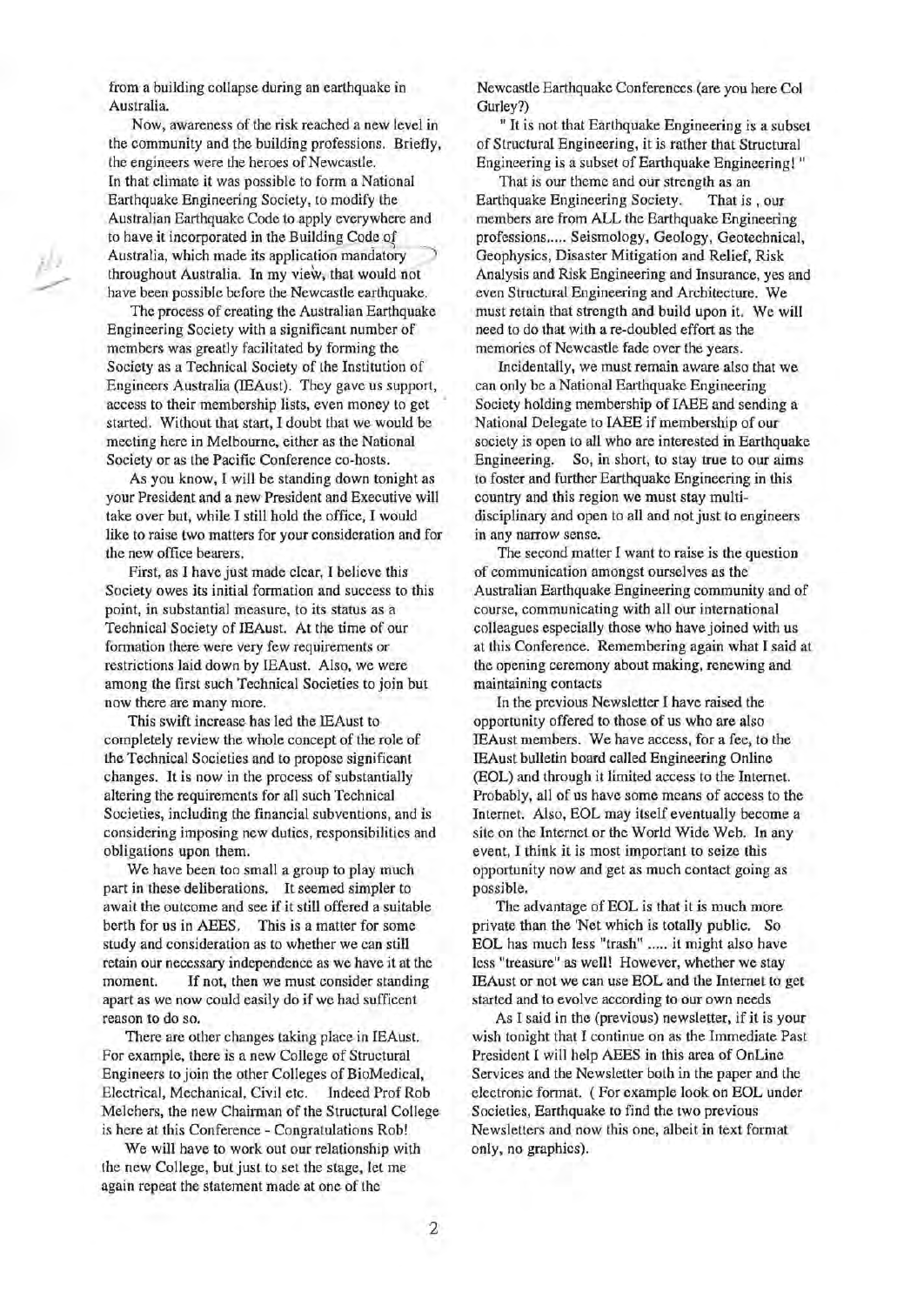Thank you all for your support and special thanks to the Committee and the Hon. Secretary, Kevin McCue and the Hon. Treasurer David Rossiter.

#### Secretary's Report

The previous Annual General Meeting of the Society was held in Canberra during the 1994 Symposium and was attended by twenty six members.

• The Executive of Bubb, McCue and Rossiter was returned and a new Committee was elected: Hutchinson, Wilson, Griffiths, Gibson and Cuthbertson.

In 1995 the Executive

• met on average about monthly

• produced and distributed three AEES Newsletters

• published the AEES 1995 Seminar Proceedings

• kept the accounts (made a small profit) and arranged an external audit

• increased the membership to about 400 and kept an up-to-date membership database

• maintained links with the IAEE and

• provided support (moral if not financial) for AEES members George Walker and Mike Griffith to visit Kobe, Japan after the January 1995 earthquake, George as part of the NZNSEE team.

The main task of AEES in 1995 was the PCEE and we heartily congratulate the Melbourne (Graham Hutchinson and John Wilson in particular) and NZ Committee members for doing such a great job.

It is handover time and we look forward to a period of consolidation for AEES and perhaps redirection with a new team. We agreed during the 1993 AGM to solicit professional secretarial support and with nearly 400 members this will be a necessity. We are bequeathing the new executive with a healthy Society but not leaving them a clean slate:

• One of the challenges of 1996 will be whether to remain a Technical Society of IEAust or go it alone, given the onerous demands that IEAust are threatening to place on Societies and the requirements for our members.

• The Executive agreed to publish an AEES report on the Kobe Earthquake combining the reports by by Drs Mike Griffith, Lam Pham and George Walker. Alexander Howden and AEES have published reports by George, the combined draft had not been sighted as of this meeting, but we hope it will be soon.

Kevin McCue Outgoing Hon Secretary September 1995

Minutes of the AGM (unchecked) Thirty one members and three non-members attended the AEES AGM held in the Copland Theatre, Melbourne University on 21 November 1995.

Apologies were received from David Rossiter and David Denham.

The minutes of the previous AGM in Canberra were distributed and summarised, and accepted as a true record of the meeting.

Business arising from the minutes.

President's report (above)

Secretary's report (above)

The Treasurer's report was read by Kevin McCue. Trevor Jones queried the lack of up-to-the-minute accounts caused by the as-yet unreconciled PCEE budget and outstanding accounts for newsletter and seminar proceedings received this week for which no bill has yet been received. The protracted discussion was finally terminated by a motion to that effect moved by Professor Hutchinson and seconded by Dr Wilson.

[The disparity could be removed by having the election at the seminar but delaying the handover until the end of the financial year].

PCEE'95 John Wilson reported briefly on the meeting - Costs for keynote speakers was met in most part by sponsorship. He also said that -220 people had registered which was slightly in excess of the break-even figure. The PCEE committee expect to finalise the accounts in the next few weeks.

#### Election

Executive: Charles Bubb remained in the chair to manage the election. There being only one written nomination and none from the floor, the nominated Executive were elected by acclamation.

The new executive is

- President: Prof Graham Hutchinson
- Secretary: Mr Gary Gibson
- Treasurer: Mr John Wilson

A new committee position was also created:

Immediate Past President: Mr Charles Bubb The following members were proposed from the floor and those who accepted the nomination were: Russell Cuthbertson (Qld), Peter Gow (WA), Vagn Jensen (Tas), Bill Buckland (NSW), Mike Griffith (SA) and Kevin McCue (ACT). Kevin McCue accepted the position of Newsletter Editor.

IAEE: It was proposed by Prof Hutchinson, and accepted, that discussion on the next IAEE delegate be deferred to the next AGM.

Next AGM: A South Australian venue was offered for the next AGM, by the organising committee comprising Mike Griffith, John Woodside and David Love. The proposed dates are Thursday and Friday, 3 & 4 October 1996. More information next Newsletter but it is rumoured that there is a wine festival about then.

# The Society

*The AEES subscription year is from 1 Dec to 30 November. It is difficult and expensive to send each of -400 members an individual reminder that fees are due so please help us by sending your subscription for*  1996/97 to AEES now (address above) <u>or</u> renew *through IEAust's annual subscription system by marking AEES your preferred Society. If you change address or* if *you know a member who is not receiving the newsletter please advise the Secretary* , *many newsletters are returned.* 

#### I Australian Earthquakes 1995

The following table lists the earthquakes of Richter magnitude 3 or more in the Australian region during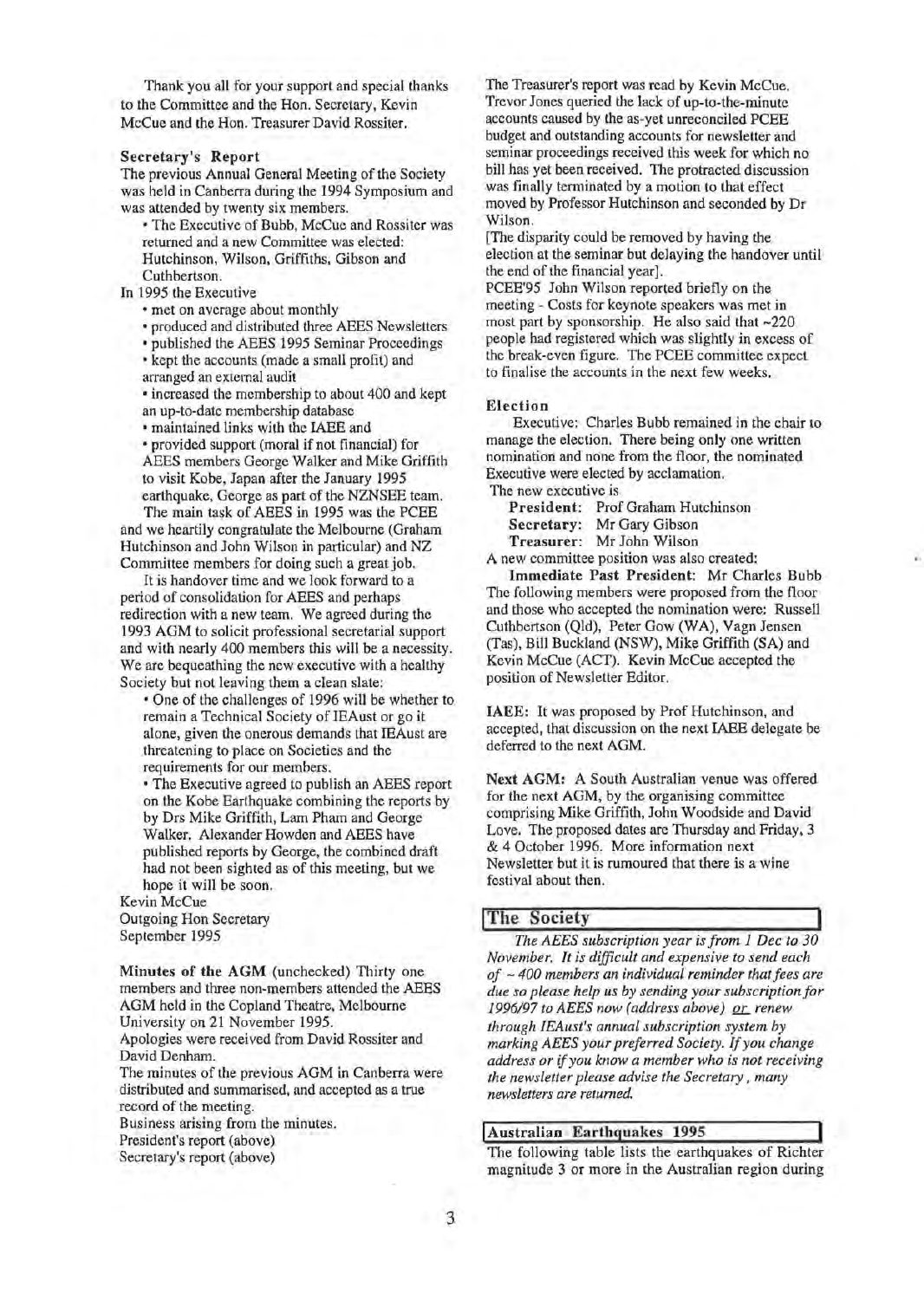| Date                   | Time      | Lat 'S    | Long <sup>°</sup> E | ML  | $9 - 15$      | 0440 18.3                                         | $-19.350$ | 118.050 | 3.0 |
|------------------------|-----------|-----------|---------------------|-----|---------------|---------------------------------------------------|-----------|---------|-----|
| $1 - 1$                | 1227 54.2 | $-28.510$ | 136.170             | 3.2 | 10-14         | 0411 1.5                                          | $-34.336$ | 148.756 | 3.1 |
| $\overline{2}$<br>1-   | 2308 22.5 | $-19.960$ | 133.810             | 4.2 | $10-19$       | 0355 47.6                                         | $-18.550$ | 122,830 | 3.3 |
| $\overline{3}$<br>$1-$ | 0633 16.6 | $-13.868$ | 131.268             | 4.1 | $10-19$       | 1944 3.0                                          | $-23.420$ | 120.730 | 3.5 |
| 9<br>$1-$              | 0533 56.6 | $-20.936$ | 120,526             | 3.5 | $10-27$       | 0420 41.2                                         | $-34.713$ | 129.276 | 3.7 |
| $1-11$                 | 0711 37.8 | $-38.178$ | 145.999             | 3.1 | 10-27         | 1028 57.7                                         | $-35.239$ | 137.017 | 4.2 |
| $1 - 20$               | 0804 49.4 | $-20.890$ | 120.780             | 3.2 | 10-29         | 0655 39.7                                         | $-24.060$ | 113.530 | 3.4 |
| $1 - 23$               | 1744 53.1 | $-30.409$ | 138.005             | 3.2 | $11 - 1$      | 0601 7.9                                          | $-32.552$ | 138.543 | 3.0 |
| $1 - 24$               | 0826 0.4  | $-19.865$ | 134.160             | 3.2 | $11 - 11$     | 2026 59.7                                         | $-20.939$ | 127.447 | 3.0 |
| $1-27$                 | 1914 34.3 | $-18.860$ | 123,230             | 3.4 | $11 - 13$     | 0400 17.8                                         | $-32.573$ | 138.498 | 4.0 |
| $1 - 28$               | 0536 16.2 | $-19.863$ | 134.128             | 3.3 | $11 - 16$     | 1623 32.4                                         | $-32.583$ | 138.367 | 3.2 |
| $1 - 31$               | 0845 10.8 | $-28.860$ | 136,446             | 3.0 | $11 - 17$     | 1243 25.9                                         | $-36.031$ | 144.570 | 3.0 |
| $1 - 20$               | 0804 49.4 | $-20.891$ | 120.780             | 3.2 | $11 - 17$     | 1301 19.5                                         | $-33.010$ | 145.131 | 3.5 |
| $1 - 27$               | 1914 34.3 | $-18.859$ | 123.229             | 3.4 | $11 - 18$     | 0932 16.9                                         | $-36.999$ | 144.741 | 3.4 |
| $2 - 1$                | 1021 20.2 | $-38.531$ | 146.238             | 3.0 | 11-18         | 1325 22.4                                         | $-31.014$ | 138.875 | 3.1 |
| $2 - 9$                | 0410 59.4 | $-34.527$ | 139.467             | 3.2 | 11-20         | 0101 34.3                                         | $-19.912$ | 134.074 | 3.7 |
| $2 - 21$               | 0126 13.9 | $-18.886$ | 122.512             | 3.1 | 11-20         | 1116 28.6                                         | $-25.829$ | 131.706 | 3.5 |
| $2 - 23$               | 0403 48.9 | $-21.905$ | 126.226             | 3.3 | $11-21$       | 1702 14.1                                         | $-32.884$ | 151.269 | 3.1 |
| $3 - 6$                | 1056 22.3 | $-22,129$ | 129,814             | 3.3 | $12 - 10$     | 1252 2.6                                          | $-14.560$ | 123.240 | 3.2 |
|                        | 1242 44.4 | $-33.933$ | 135.543             | 3.2 | $12 - 12$     | 2211 17.4                                         | $-18.530$ | 124.280 | 3.3 |
| $3 - 6$                |           |           |                     |     | $12-16$       | 0156 32.6                                         | $-21.080$ | 127.450 | 3.4 |
| $3-12$                 | 1136 55.0 | $-32,626$ | 138.343             | 3.0 |               |                                                   |           |         |     |
| $3-16$                 | 1231 54.9 | $-36.293$ | 148.232             | 3.2 | $12 - 18$     | 1644 51.0                                         | $-37,600$ | 139.590 | 3.5 |
| $3-16$                 | 2301 5.1  | $-23.347$ | 130.406             | 3.0 | 12-27         | 0505 52.2                                         | $-16.490$ | 120.440 | 4.3 |
| $3-17$                 | 1741 14.4 | $-18.250$ | 146.000             | 3.2 |               |                                                   |           |         |     |
| $3 - 26$               | 0653 30.0 | $-35.947$ | 147.229             | 3.0 |               | <b>Conference Proceedings AEES</b>                |           |         |     |
| $3 - 27$               | 0444 12.2 | $-30.383$ | 138.125             | 3.3 |               | The main function of our Society is the           |           |         |     |
| $4 - 5$                | 2338 49.5 | $-32.670$ | 126.950             | 4.0 |               | Annual Seminar. You can keep informe              |           |         |     |
| $4 - 6$                | 1807 9.0  | $-32.692$ | 127.100             | 3.0 |               | about the latest developments in Earthq           |           |         |     |
| $4 - 6$                | 1932 9.6  | $-19.809$ | 133.949             | 3.0 |               | Engineering and Engineering Seismolo              |           |         |     |
| $4 - 6$                | 2324 50.8 | $-33.300$ | 118.190             | 3.0 |               | Australia by purchasing the Proceeding            |           |         |     |
| $4 - 11$               | 1549 5.0  | $-31.095$ | 138.981             | 3.5 |               | 1994 Proceedings \$30.00, 1992 and 19             |           |         |     |
| $4 - 17$               | 0533 7.0  | $-33.290$ | 118.170             | 3.0 |               | Proceedings \$25 and \$35, or \$45 for b          |           |         |     |
| $4 - 18$               | 1431 59.3 | $-40.328$ | 155.324             | 4.1 |               |                                                   |           |         |     |
| $4 - 20$               | 1204 20.7 | $-33.290$ | 118.200             | 3.0 |               | Postage within Australia is an addition.          |           |         |     |
| $4 - 20$               | 1311 30.1 | $-33.280$ | 118.180             | 3.3 |               |                                                   |           |         |     |
| $4 - 20$               | 1316 53.8 | $-33.310$ | 118.190             | 3.1 |               | <b>Conference Proceedings PCEE</b>                |           |         |     |
| $4 - 29$               | 0712 3.0  | $-36.380$ | 125,360             | 4.0 |               | 1995 Melbourne Proceedings \$150 plu              |           |         |     |
| $5 - 3$                | 0424 23.0 | $-33.170$ | 150.240             | 3.2 |               | from Mrs Barbara Butler phone 03 934              |           |         |     |
| $5 - 3$                | 1748 23.5 | $-38.610$ | 146.210             | 3.0 | 6712.         |                                                   |           |         |     |
| $5-11$                 | 0006 0.5  | $-19.220$ | 140.960             | 3.0 |               | 1987 & 1991 Proceedings NZ\$50 plus               |           |         |     |
| $5 - 14$               | 0206 32.8 | $-19.770$ | 134.020             | 3.4 |               | from Admin Sec NZNSEE, PO Box 31                  |           |         |     |
| $5 - 15$               | 2229 31.4 | $-42,570$ | 120.350             | 5.6 |               | Waikanae New Zealand                              |           |         |     |
| $5-19$                 | 1942 50.2 | $-16.160$ | 121.140             | 3.3 |               |                                                   |           |         |     |
| $5-20$                 | 1129 11.8 | $-33,860$ | 150.070             | 3.6 |               |                                                   |           |         |     |
| $5 - 25$               | 1351 36.5 | $-33.650$ | 136.250             | 3.1 |               | <b>Structural Hazard Mitigation in Aust</b>       |           |         |     |
| $5 - 28$               | 2312 58.4 | $-32.518$ | 151.408             | 3.5 |               | (from the Newcastle City Council)                 |           |         |     |
| $5 - 29$               | 2033 53.8 | $-24.800$ | 136.600             | 3.2 |               | The existing building stock in Newcastle NSV      |           |         |     |
| $6 - 3$                | 1820 31.0 | $-36.073$ | 143.392             | 3.1 |               | required to be upgraded where considered neces    |           |         |     |
| $6 - 4$                | 2036 9.0  | $-24.119$ | 125.796             | 3,7 |               | order to minimise the risk to building occupan    |           |         |     |
| $6 - 14$               | 1641 54.3 | $-19.782$ | 133.718             | 4.9 |               | the adjacent public. Building Materials and Pr    |           |         |     |
| $6 - 25$               | 2023 41.5 | $-15.635$ | 121.046             | 3.3 |               | Structural Quality Policy is also considered to   |           |         |     |
| $7 - 1$                | 1843 31.7 | $-17.483$ | 122.416             | 3.2 |               | integral part of the Hazard Mitigation Program    |           |         |     |
| $7 - 7$                | 0653 24.5 | $-32.928$ | 151.318             | 3.2 |               | it identifies to the building owner the need to a |           |         |     |
| $7 - 10$               | 1225 27.0 | $-22.313$ | 132.129             | 3.2 |               | the performance of building elements in order     |           |         |     |
| $7 - 14$               | 1928 14.6 | $-42.473$ | 123.256             | 3.8 |               | provide a satisfactory level of performance wit   |           |         |     |
| $7 - 21$               | 1426 3.7  | -35.988   | 148.878             | 3.4 |               | minium level of maintenance for the expected      |           |         |     |
| $7 - 29$               | 0424 14.8 | $-19.851$ | 134.011             | 3.1 | the building. |                                                   |           |         |     |
|                        |           |           |                     |     |               |                                                   |           |         |     |

| 1995.                                                                                                                                                                                                                                                                   |           |           |                     | AGSO and State seismological agencies | $7 - 30$             | 0441 3.3                                         | $-36.766$                                        | 147.639                                  | 3.7                      |
|-------------------------------------------------------------------------------------------------------------------------------------------------------------------------------------------------------------------------------------------------------------------------|-----------|-----------|---------------------|---------------------------------------|----------------------|--------------------------------------------------|--------------------------------------------------|------------------------------------------|--------------------------|
| supplied the data. It was an average year with one                                                                                                                                                                                                                      |           |           |                     |                                       | $7 - 31$             | 1548 56.0                                        | $-30.786$                                        | 117.103                                  | 3.5                      |
| earthquake larger than 5.0 and 11 of magnitude 4.0 or                                                                                                                                                                                                                   |           |           |                     |                                       | $8 - 5$              | 0734 52.0                                        | $-19.317$                                        | 113.495                                  | 3.2                      |
| more. None of the earthquakes caused structural<br>damage but several resulted in insurance claims for<br>minor damage and many were felt. A plot of the<br>epicentres is on P6. The largest earthquake was well<br>offshore in the Southern Ocean, south of Esperance. |           |           |                     |                                       | $8 - 7$              | 0030 18.0<br>0157 11.2<br>1336 17.0<br>1150 11.6 | $-21.362$<br>$-18.414$<br>$-25.618$<br>$-23.313$ | 120,146<br>120.813<br>113.199<br>111.860 | 3.1<br>3.1<br>3.1<br>4.6 |
|                                                                                                                                                                                                                                                                         |           |           |                     |                                       | $8 - 15$             |                                                  |                                                  |                                          |                          |
|                                                                                                                                                                                                                                                                         |           |           |                     |                                       | $8 - 17$<br>$8 - 25$ |                                                  |                                                  |                                          |                          |
|                                                                                                                                                                                                                                                                         |           |           |                     |                                       |                      |                                                  |                                                  |                                          |                          |
|                                                                                                                                                                                                                                                                         |           |           |                     |                                       |                      |                                                  |                                                  |                                          |                          |
| Date                                                                                                                                                                                                                                                                    | Time      | Lat 'S    | Long <sup>°</sup> E | ML                                    | $9 - 15$             | 0440 18.3                                        | $-19.350$                                        | 118.050                                  | 3.0                      |
| $1 - 1$                                                                                                                                                                                                                                                                 | 1227 54.2 | $-28.510$ | 136.170             | 3.2                                   | 10-14                | 0411 1.5                                         | $-34.336$                                        | 148.756                                  | 3.1                      |
| $\mathbf{2}$<br>1-                                                                                                                                                                                                                                                      | 2308 22.5 | $-19.960$ | 133.810             | 4.2                                   | 10-19                | 0355 47.6                                        | $-18.550$                                        | 122.830                                  | 3.3                      |
| 3<br>$1-$                                                                                                                                                                                                                                                               | 0633 16.6 | $-13.868$ | 131.268             | 4.1                                   | $10-19$              | 1944 3.0                                         | $-23.420$                                        | 120.730                                  | 3.5                      |
| 9<br>$1-$                                                                                                                                                                                                                                                               | 0533 56.6 | $-20.936$ | 120,526             | 3.5                                   | 10-27                | 0420 41.2                                        | $-34.713$                                        | 129.276                                  | 3.7                      |
| $1 - 11$                                                                                                                                                                                                                                                                | 0711 37.8 | $-38.178$ | 145.999             | 3.1                                   | 10-27                | 1028 57.7                                        | $-35.239$                                        | 137.017                                  | 4.2                      |
| $1 - 20$                                                                                                                                                                                                                                                                | 0804 49.4 | $-20.890$ | 120.780             | 3.2                                   | 10-29                | 0655 39.7                                        | $-24.060$                                        | 113.530                                  | 3.4                      |
| $1-23$                                                                                                                                                                                                                                                                  | 1744 53.1 | $-30.409$ | 138.005             | 3.2                                   | $11 - 1$             | 0601 7.9                                         | $-32.552$                                        | 138.543                                  | 3.0                      |
| $1 - 24$                                                                                                                                                                                                                                                                | 0826 0.4  | $-19.865$ | 134.160             | 3.2                                   | $11 - 11$            | 2026 59.7                                        | $-20.939$                                        | 127.447                                  | 3.0                      |
| $1 - 27$                                                                                                                                                                                                                                                                | 1914 34.3 | $-18.860$ | 123.230             | 3.4                                   | $11 - 13$            | 0400 17.8                                        | $-32.573$                                        | 138.498                                  | 4.0                      |
| $1 - 28$                                                                                                                                                                                                                                                                | 0536 16.2 | $-19.863$ | 134.128             | 3.3                                   | $11 - 16$            | 1623 32.4                                        | $-32.583$                                        | 138.367                                  | 3.2                      |
| $1 - 31$                                                                                                                                                                                                                                                                | 0845 10.8 | $-28.860$ | 136,446             | 3.0                                   | 11-17                | 1243 25.9                                        | $-36.031$                                        | 144.570                                  | 3.0                      |
| $1 - 20$                                                                                                                                                                                                                                                                | 0804 49.4 | $-20.891$ | 120.780             | 3.2                                   | $11 - 17$            | 1301 19.5                                        | $-33.010$                                        | 145.131                                  | 3.5                      |
| $1 - 27$                                                                                                                                                                                                                                                                | 1914 34.3 | $-18.859$ | 123.229             | 3.4                                   | $11 - 18$            | 0932 16.9                                        | $-36.999$                                        | 144.741                                  | 3.4                      |
| $\mathbf{1}$<br>$2 -$                                                                                                                                                                                                                                                   | 1021 20.2 | $-38.531$ | 146.238             | 3.0                                   | 11-18                | 1325 22.4                                        | $-31.014$                                        | 138.875                                  | 3.1                      |
| $2 - 9$                                                                                                                                                                                                                                                                 | 0410 59.4 | $-34.527$ | 139.467             | 3.2                                   | 11-20                | 0101 34.3                                        | $-19.912$                                        | 134.074                                  | 3.7                      |
| $2 - 21$                                                                                                                                                                                                                                                                | 0126 13.9 | $-18.886$ | 122.512             | 3.1                                   | 11-20                | 1116 28.6                                        | $-25.829$                                        | 131.706                                  | 3.5                      |
| $2 - 23$                                                                                                                                                                                                                                                                | 0403 48.9 | $-21.905$ | 126.226             | 3.3                                   | $11 - 21$            | 1702 14.1                                        | $-32.884$                                        | 151.269                                  | 3.1                      |
| $3 - 6$                                                                                                                                                                                                                                                                 | 1056 22.3 | $-22,129$ | 129,814             | 3.3                                   | 12-10                | 1252 2.6                                         | $-14.560$                                        | 123.240                                  | 3.2                      |
| $3 - 6$                                                                                                                                                                                                                                                                 | 1242 44.4 | $-33.933$ | 135.543             | 3.2                                   | 12-12                | 2211 17.4                                        | $-18.530$                                        | 124.280                                  | 3.3                      |
| $3-12$                                                                                                                                                                                                                                                                  | 1136 55.0 | $-32,626$ | 138.343             | 3.0                                   | $12 - 16$            | 0156 32.6                                        | $-21.080$                                        | 127.450                                  | 3.4                      |
| $3 - 16$                                                                                                                                                                                                                                                                | 1231 54.9 | $-36.293$ | 148.232             | 3.2                                   | $12 - 18$            | 1644 51.0                                        | $-37,600$                                        | 139.590                                  | 3.5                      |
| $3-16$                                                                                                                                                                                                                                                                  | 2301 5.1  | $-23.347$ | 130.406             | 3.0                                   | 12-27                | 0505 52.2                                        | $-16.490$                                        | 120.440                                  | 4.3                      |
|                                                                                                                                                                                                                                                                         |           |           |                     |                                       |                      |                                                  |                                                  |                                          |                          |

**Conference Proceedings AEES** The main function of our Society is the Annual Seminar. You can keep informed about the latest developments in Earthquake Engineering and Engineering Seismology in Australia by purchasing the Proceedings. 1994 Proceedings \$30,00, 1992 and 1993 Proceedings \$25 and \$35, or \$45 for both. Postage within Australia is an additional \$5.

**Conference Proceedings PCEE** 1995 Melbourne Proceedings \$150 plus P&P from Mrs Barbara Butler phone 03 9344 6712.

1987 & 1991 Proceedings NZ\$50 plus P&P from Admin Sec NZNSEE, PO Box 312 Waikanae New Zealand

#### Structural Hazard Mitigation in Australia (from the Newcastle City Council)

The existing building stock in Newcastle NSW is required to be upgraded where considered necessary in order to minimise the risk to building occupants and the adjacent public. Building Materials and Practices Structural Quality Policy is also considered to be an integral part of the Hazard Mitigation Program in that it identifies to the building owner the need to consider the performance of building elements in order to provide a satisfactory level of performance with a minium level of maintenance for the expected life of the building.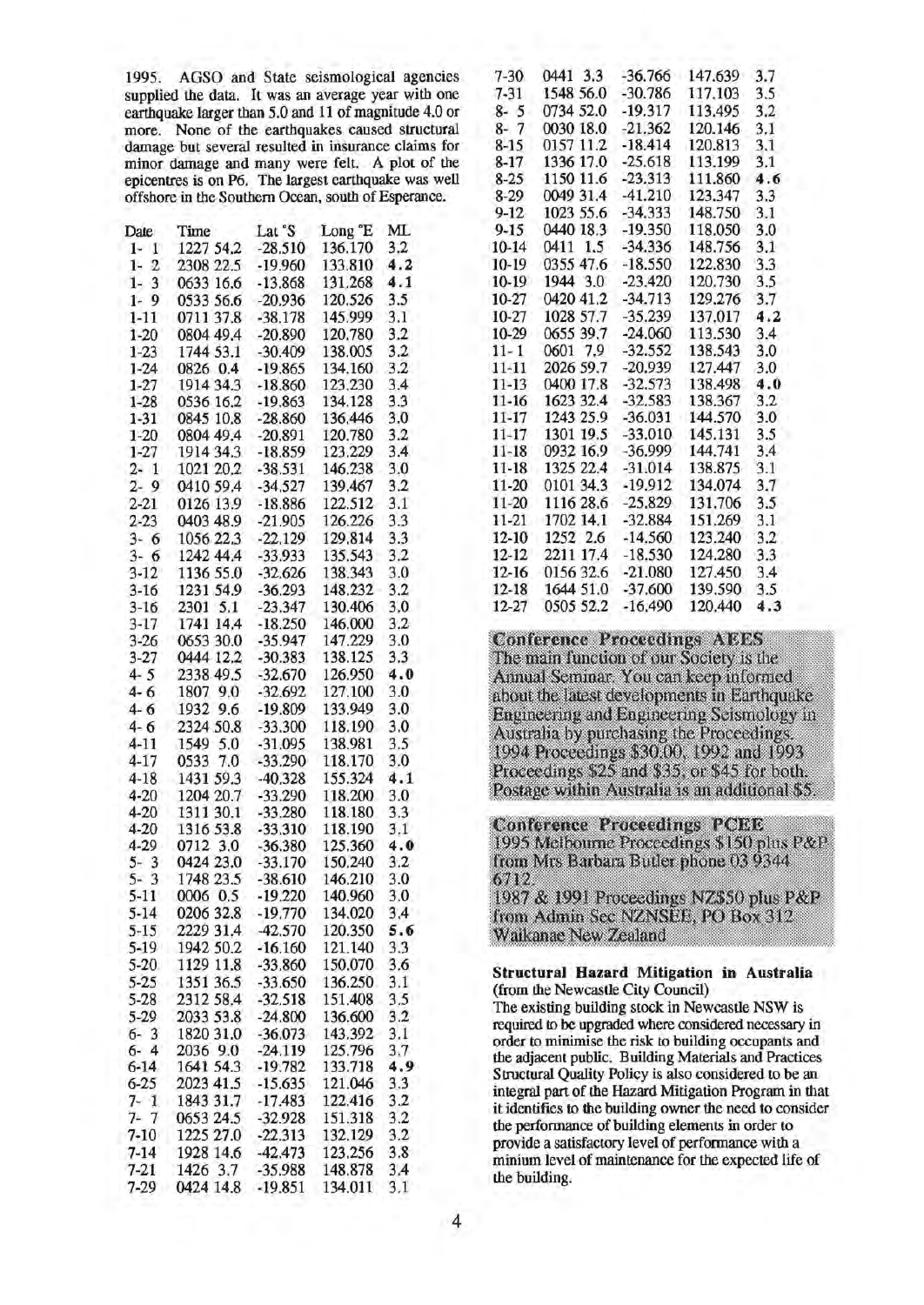Council is actively inspecting buildings and requiring upgrading works. Similarly in any application for a certificate from the Council, the applicant is notified of any inspection and Council's requirements as a result of the inspection, and applications for Section 167 Building Certificates are deferred until the upgrading works are completed. The contact for assistance or advice regarding Council's Structural Hazard Mitigation Program is Mr R Boyce of Council's Environmental Management Division (phone 049 299167).

# PRECIS

This report contains a review of post earthquake building regulation and the process of repair and upgrading of existing buildings in Newcastle. It suggests the continuation of Council's innovative Structural Hazard Mitigation Program and adoption of revised earthquake design standards.

Significant deficiencies in traditional building methods employed in Newcastle were exposed in devastating fashion during the earthquake of 28 December, 1989.

On 19 March 1990 Council adopted a policy requiring the consideration of earthquake loading in all new building design and repair of existing buildings. In the interest of public safety a program of upgrading of existing hazardous structures was instituted.

This report outlines the progress and effectiveness of the policy and the upgrading program.

Due to the Newcastle experience a greater awareness of earthquake risk and effects has been realised throughout Australia and Newcastle City Council has become a focal point for earthquake mitigation work.

A revised Australian standard for earthquake loading has been published and a new standard for strengthening of existing buildings is currently being produced. The effects of these new standards on Council's building control activities are important.

## RECOMMENDATIONS

1. All new building construction in the City of Newcastle be designed in accordance with the requirements of Australian Standard AS 1170,4-1993, Minimum design loads on structures, Part 4: Earthquake Loads.

2. Where considered necessary for public safety existing buildings (other than single dwellings) be upgraded to comply with Zone A requirements of Australian Standard AS2121-1979, SAA Earthquake Code and the principles of Draft Australian Standard BD/76, Strengthening of Existing Buildings for Earthquakes. Upgrading of buildings which may be required for post disaster purposes will be required to meet the higher zone 1 requirements of AS2121. Such post disaster buildings would include hospitals, fire stations, ambulance stations, service buildings, schools, public halls and other buildings used for public assembly.

3. Building Certificates under Section 169 of the Local Government Act, 1993 not be issued until existing buildings are adequately strengthened (where required under the standards of this policy).

4. Applicants for Section 149 Certificates under the E.P.A. Act, 1979 and Strata Sub-division Approval

under the Strata Titles Act, 1973 be notified when a building has been assessed as requiring structural strengthening.

5. Continuation of the Structural Hazard Mitigation Program.

6. A further report be submitted to Council in regard to the Australian Standard for Strengthening of Existing Structures, when this standard is published.

7. Representations be made to the State Government in regard to strengthening of public life line buildings, and to the Insurance Council of Australia seeking insurance premium benefits for owners who strengthen buildings.

8. Building Materials and Practices-Structural Quality Policy be adopted.

9. Public exhibition of the measures outlined in this report.



From - STOP DISASTERS Newsletter Nov/Dec 1993

## !Forthcoming Conferences

(Flyers for some conferences are available from Ed) • 15- 19 April 1996 Wisconsin USA *International Emergency Settlement Conference*  e-mail: dmc@engr.wisc.edu • 23- 28 June 1996 Acapulco Mexico *lith World Conference on Earthquake Engineering.*  Contact: llWCEE Fax: 52 5 616 1514 • 23 - 27 July 1996 Brisbane Australia *Western Pacific Geophysics Meeting*  AGU/SEDI Contact: Fax: 61 7 374 2059 • 6- 8 November 1996 Manila Philippines *4th International Conference on Civil Engineering*  Fax: 63 2 522 3524

# New Books

Earthquake Engineering *Proceeding of the 1Oth European Conference,* Vienna Austria 28 Aug-2 Sept 1994, Balkema, Ed G Duma, price \$593.00 Tsunami - Progress in Prediction, Disaster Prevention and Warning in *Advances in Natural and* 

*Technological Hazards* Eds Yoshito Tsuchiya & Nobuo Shuto. Kluwer Academic price \$240